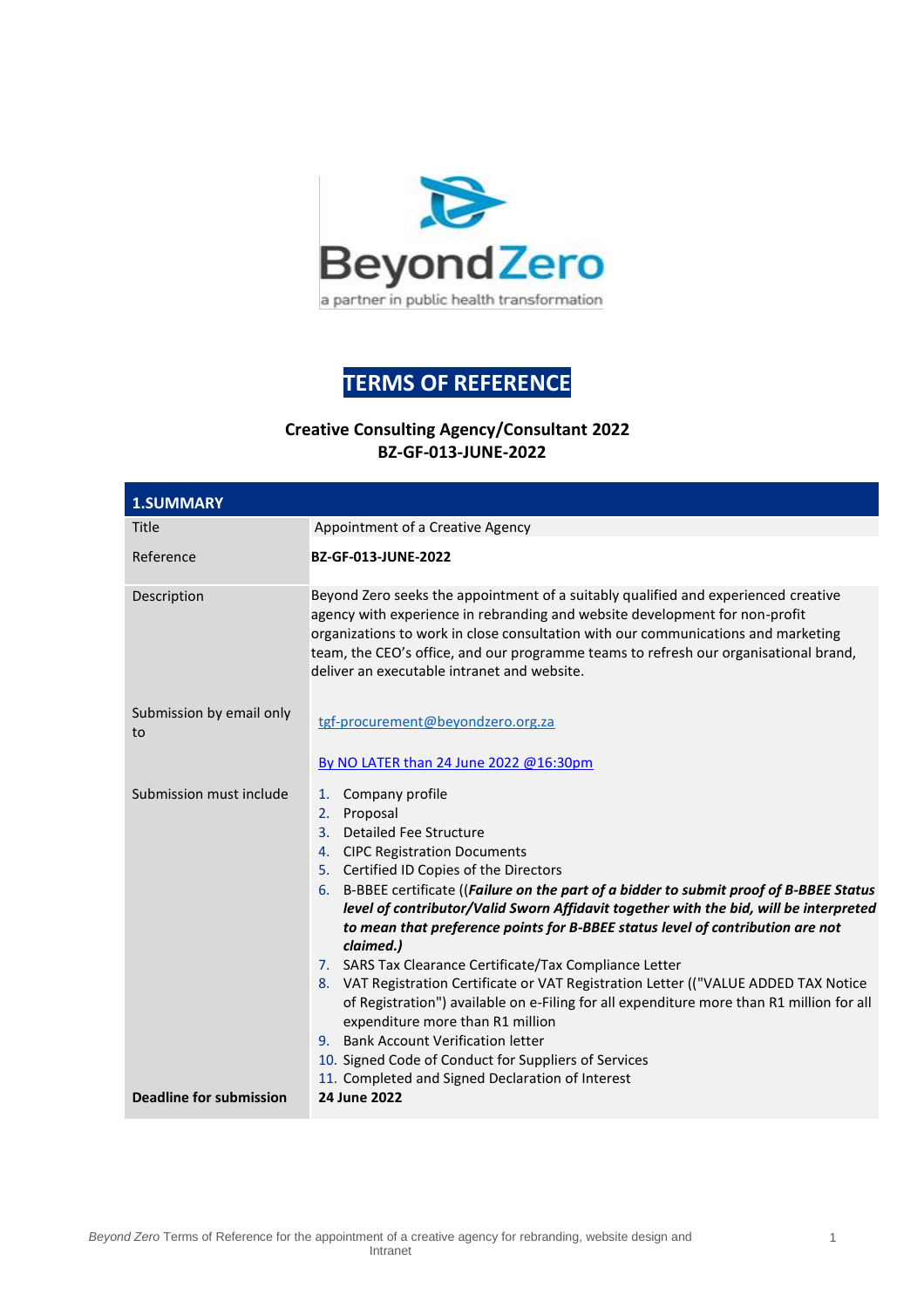## 1. PURPOSE

The purpose of these terms of reference is to source the services of a suitably qualified and experienced creative agency for the brand refresh, intranet and website development.

## 2. ORGANIZATION BACKGROUND

Beyond Zero is one of four Principal Recipients (PRs) of funding support by the Global Fund for AIDS, TB, and Malaria (GFATM)) in South Africa to lead and provide strategic management, oversight, monitoring, and evaluation on the implementation of the GF grant for the period April 2019 until March 2025. Beyond Zero is implementing interventions that address the Acquired Immune Deficiency Syndrome (AIDS) and Tuberculosis epidemics in South Africa and focuses more specifically on the following modules: • Prevention programs for adolescents and youth, in and out of school (AGYW); • Comprehensive prevention programs for Men who have sex with other Men (MSM); • Comprehensive prevention programs for Transgender (TG) people and • Community response systems (CRS).

## 3. EXPECTED KEY DELIVERABLES AND SCOPE OF WORK

Beyond Zero seeks to engage a creative agency with experience in corporate identify rebranding, website development for non-profit organizations to work in close consultation with our communications and marketing team, the CEO's office and our programme teams to refresh our organisational brand, deliver an executable intranet and website.

### **PHASE I**

The agency will have to conduct an audit of the current brand positioning, audiences, and attributes, as well as strategic brand planning that is needed to streamlined brand usage. Using insights and recommendations from the audit to inform the brand refresh process the agency will produce the following deliverables:

- 1. Refresh the organisational logo
- 2. Detailed brand package including fonts, brand assets, other graphic elements, and color palettes for a host of collateral materials listed in detail below.
- 3. Branding package standards and usage guide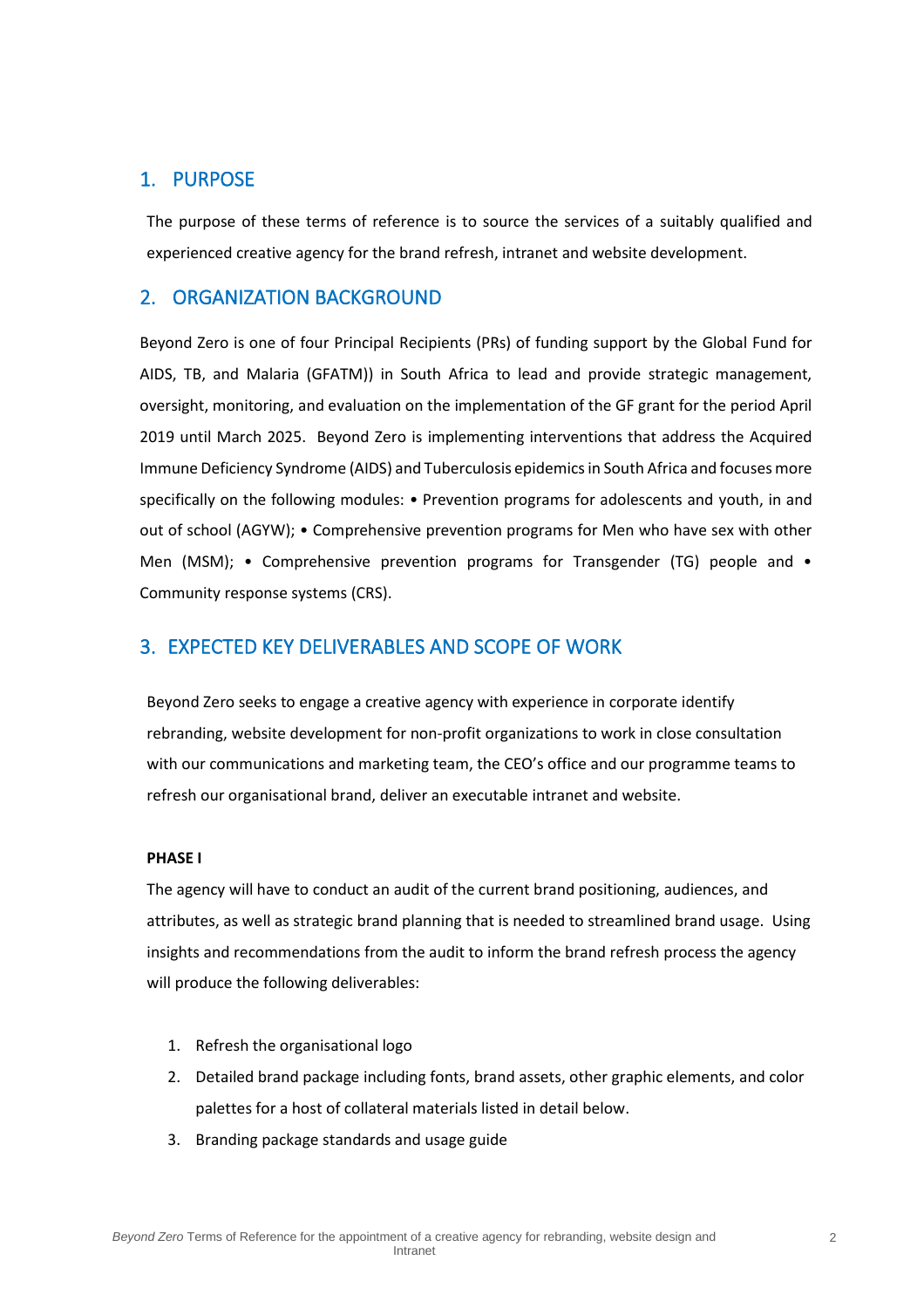#### **PHASE II**

The brand refresh process is expected to seamlessly inform Beyond Zero's website redesign, which will begin in conjunction with the rebranding. The development of standards and usage guide should be developed with that in mind. The agency should lead in the recreation of the website to be resourceful, informative, and serve as a marketing, communications and fundraising asset that provides a friendly environment which emphasizes access to the public, our partners, donors, and our beneficiaries.

Website features and enhancements:

- Develop a highly beneficial, cost-effective, easy to use, interactive, and architecturally sound website that will remain viable for a minimum of five years.
- Visually appealing The site must have an attractive mix of photos, videos, graphics and text.
- For ease of use, the website must provide consistent orientation and navigational aids, such as hierarchical menus that tell users how deep they are into a topic or subtopic as well as a homepage link or icon on each page in the same position.
- Drive users to actions such as: Join, Attend, etc.
- Allow for interactivity. Include e-mail response, surveys, feedback, online forms, online payments, and access to various calendars. The designer must incorporate the ability for users to complete interactive online forms for such tasks as participating in programmes or referrals. etc.
- Must include a Customer Relationship Management (CRM) system.
- Form Printing. Several static forms will be available for printing. Website must have links or embedded plug-ins for opening and viewing these documents.
- Enable both public and private forums.
- Easily updated, with a content management system (CMS). Respondent should list the software that would be used to create the site.
- Optimized for mobile-use.

The information on the website should be directed towards the public, partners, visitors, prospective beneficiaries and donors, other government agencies, civic groups, associations, youth, MSM and TG groups.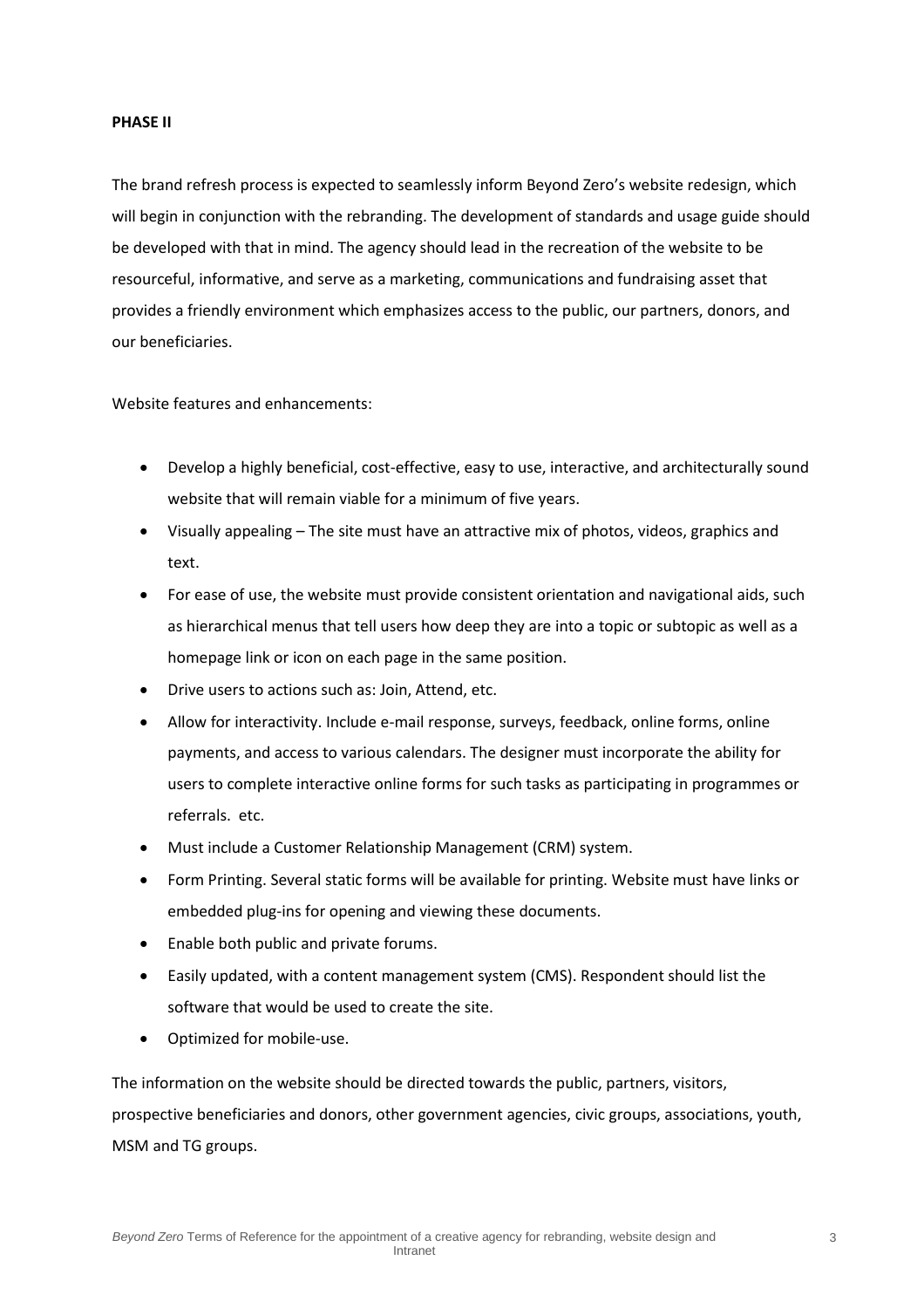#### **PHASE III**

Beyond Zero wants to implement a modern, flexible and user-friendly corporate intranet that will support us in reaching our digital business objectives. The intranet should satisfy Beyond Zero's digital objectives of *knowledge management, facilitate communication and collaboration and line of business applications*. In the proposal the agency should include concept, design and implementation including rollout plan for our satellite offices and going live. The intranet proposal should include:

- 1. A proposed Content Management System (CMS) and motivation for the chosen system.
- 2. A Concept, screen design and coding (HTML etc.).
- 3. A content and editorial concept.
- 4. Scoping exercise at the beginning of the project and should include the intranet concept and wireframes as deliverables.

## 4. PROPOSAL GUIDELINES AND REQUIREMENTS

Proposals must include the following:

- Agency profile, previous experience, and core competencies
- Describe in detail your approach and process for brand and website development, including your ideal relationship with a client
	- o Summary of rebranding experience, include examples that illustrate the process from research to package delivery
	- o Summary of website experience, include examples that illustrate the process from building structure to launching the site live
- Profiles of key staff
- Proposed approach, work plan, and timeline
- Description of experience with non-profit or community organizations,
- Provide a detailed activity/schedule cost
- proposal which outlines the specific activities that will be performed during the brand process.
- List of three references that have used your professional services for a similar project. Include a contact name, address, and a contact phone number.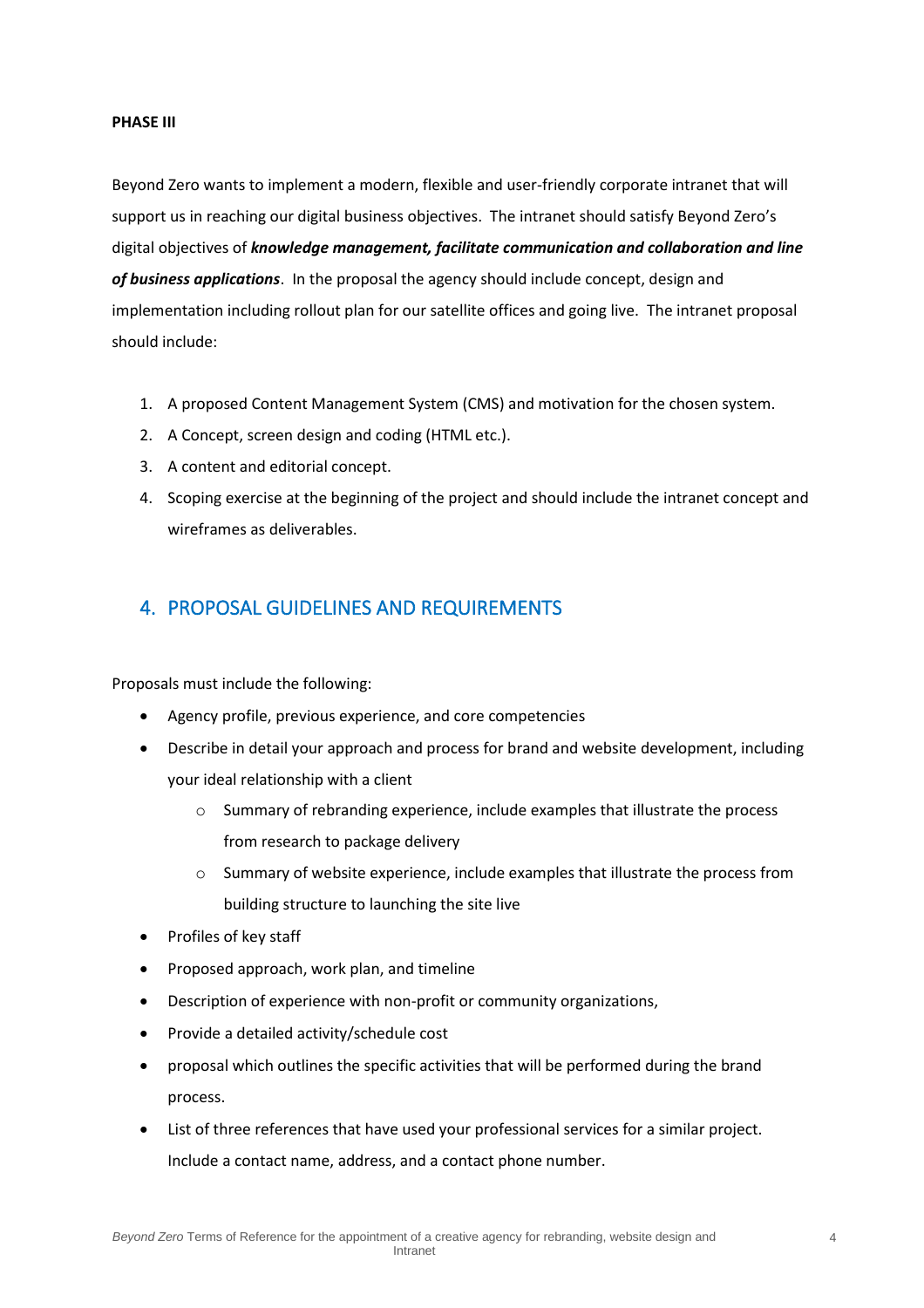## 5. EXPECTED SERVICE PROVIDER EXPERIENCE, QUALIFICATIONS AND **COMPETENCIES**

Applications from Agencies will be assessed on their ability to provide a mixed team of suitable staff who shall be able demonstrate the following qualifications and competencies:

### Minimum Qualifications and Experience of Team

- a) Minimum 3-year IT-related post graduate degree or Masters degree
- b) 5 10 years of solid industry experience with C# and .NET
- c) At least two or more members of the team should be certified as MCAD, MCSD, Master certified Web Professional, Certified Software Development Professional (CSDP)
- d) A minimum of 5 years of experience in the media creative industry serving ATL, BTL and TTL in the NGO or private sector.
- e) A minimum of 10 years' experience in the CRM and CSM environment.
- f) Experience in developing creative concepts and corporate identity/branding
- g) Experience in web development
- h) Excellent communication skills, both verbal and written.

## 6. EVALUATION CRITERIA

The evaluation of proposals will be managed by a Procurement Review Committee (PRC) which will prepare a shortlist of applicants that meet the threshold for appointment. BEYOND ZERO will use the shortlist drawn by the PRC to recommend applicant(s) to be appointed.

The evaluation process will be conducted according to the following stages:

- Stage 1: Assessment of administrative compliance with pre-qualification/eligibility criteria. Applications that do not comply will not be evaluated further.
- Stage 2: Assessment of technical competency focusing on the ability to fulfil the required scope of work. Applicants need to achieve a score of at least 70 out of 100 points of the technical competency requirements to progress further. Selection will be done by a PRC
- Bidders obtaining a minimum of at least 50 out of 70 points of the technical competency requirements will be evaluated further on Price & BBBEE.

For applicants that satisfy the Stage 1 pre-qualification criteria and the administrative requirements, the weighting of the overall score is as follows: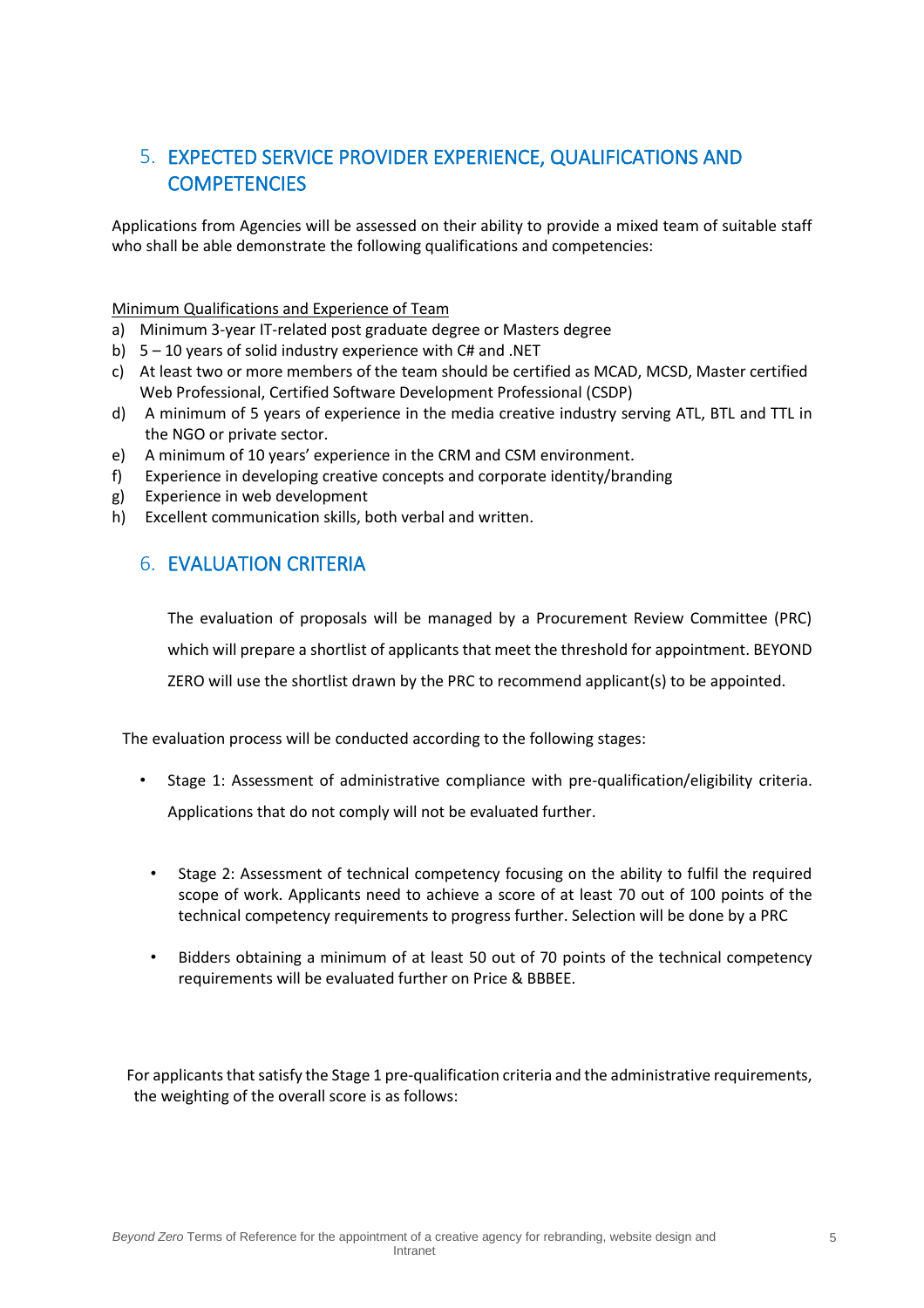| <b>CRITERIA</b>                                                             | <b>WEIGHT</b> | <b>SUB-CRITERIA</b>                                                         | <b>POINTS</b> |  |
|-----------------------------------------------------------------------------|---------------|-----------------------------------------------------------------------------|---------------|--|
| <b>STAGE 1:</b><br><b>ELIGIBILITY</b>                                       | N/A           | <b>Company Profile</b>                                                      |               |  |
|                                                                             |               | Proposal                                                                    |               |  |
|                                                                             |               | <b>Detailed Fee Structure</b>                                               |               |  |
|                                                                             |               | <b>CIPC Registration documents</b>                                          |               |  |
|                                                                             |               | Certified ID copies of Directors                                            |               |  |
|                                                                             |               | Valid B-BBEE certificate                                                    |               |  |
|                                                                             |               | SARS Tax Clearance Certificate / Tax Compliance Letter                      |               |  |
|                                                                             |               | VAT Registration Certificate for all expenditure above R1 Million           | Pass/Fail     |  |
|                                                                             |               | Bank account verification letter                                            |               |  |
|                                                                             |               | Completed and signed Declaration of Interest                                |               |  |
|                                                                             |               | <b>Completed Signed Declaration of Interest</b>                             |               |  |
|                                                                             |               | At least two or more members of the team should be certified as             |               |  |
|                                                                             |               | MCAD, MCSD, Master certified Web Professional, Certified                    |               |  |
|                                                                             |               | Software Development Professional (CSDP)                                    |               |  |
|                                                                             |               | Agency has a minimum of 10 years of experience in the media                 |               |  |
|                                                                             |               | creative industry serving ATL, BTL and TTL in the NGO sector.               |               |  |
| <b>STAGE 2:</b><br><b>TECHNICAL</b>                                         |               | Able to demonstrate a sound knowledge of through-the-line with              | 10            |  |
|                                                                             |               | an emphasis on ability to connect campaigns through a digital-first         |               |  |
|                                                                             | 70            | approach<br>Provide the URL of three examples of projects you have recently |               |  |
|                                                                             |               | completed that display expertise related to this proposal, as well          | 15            |  |
|                                                                             |               | as a short list of the service/services you completed for each.             |               |  |
|                                                                             |               | Design experience and approach:                                             |               |  |
|                                                                             |               | Website design and development methodology                                  |               |  |
|                                                                             |               | Experience in developing active/multimedia content                          | 20            |  |
|                                                                             |               | Website integration with intranet, social media, and other                  |               |  |
|                                                                             |               | platforms                                                                   |               |  |
|                                                                             |               |                                                                             |               |  |
|                                                                             |               | CMS experience, approach and Impact on SEO impact optimization              | 15            |  |
|                                                                             |               | Experience and clearly defined process of licensing, training, Hosting      | 10            |  |
|                                                                             |               | and site support.                                                           |               |  |
| <b>TOTAL: TECHNICAL</b>                                                     |               |                                                                             | 70            |  |
| STAGE 3: PRICE AND B-BBEE (points to be allocated in accordance with PPPFA) |               |                                                                             |               |  |
| <b>PRICE</b>                                                                | 20            | Price (to be based on the proposed staffing mix, with disclosure            |               |  |
|                                                                             |               | of the proposed rates per team member)                                      | 20            |  |
| <b>B-BBEE</b>                                                               | 10            | <b>B-BBEE</b>                                                               | 10            |  |
| <b>TOTAL: PRICE AND B-BBEE</b>                                              |               |                                                                             | 30            |  |

## 7. DURATION

The appointment shall require that the full team shall be available for a period of 3 full months.